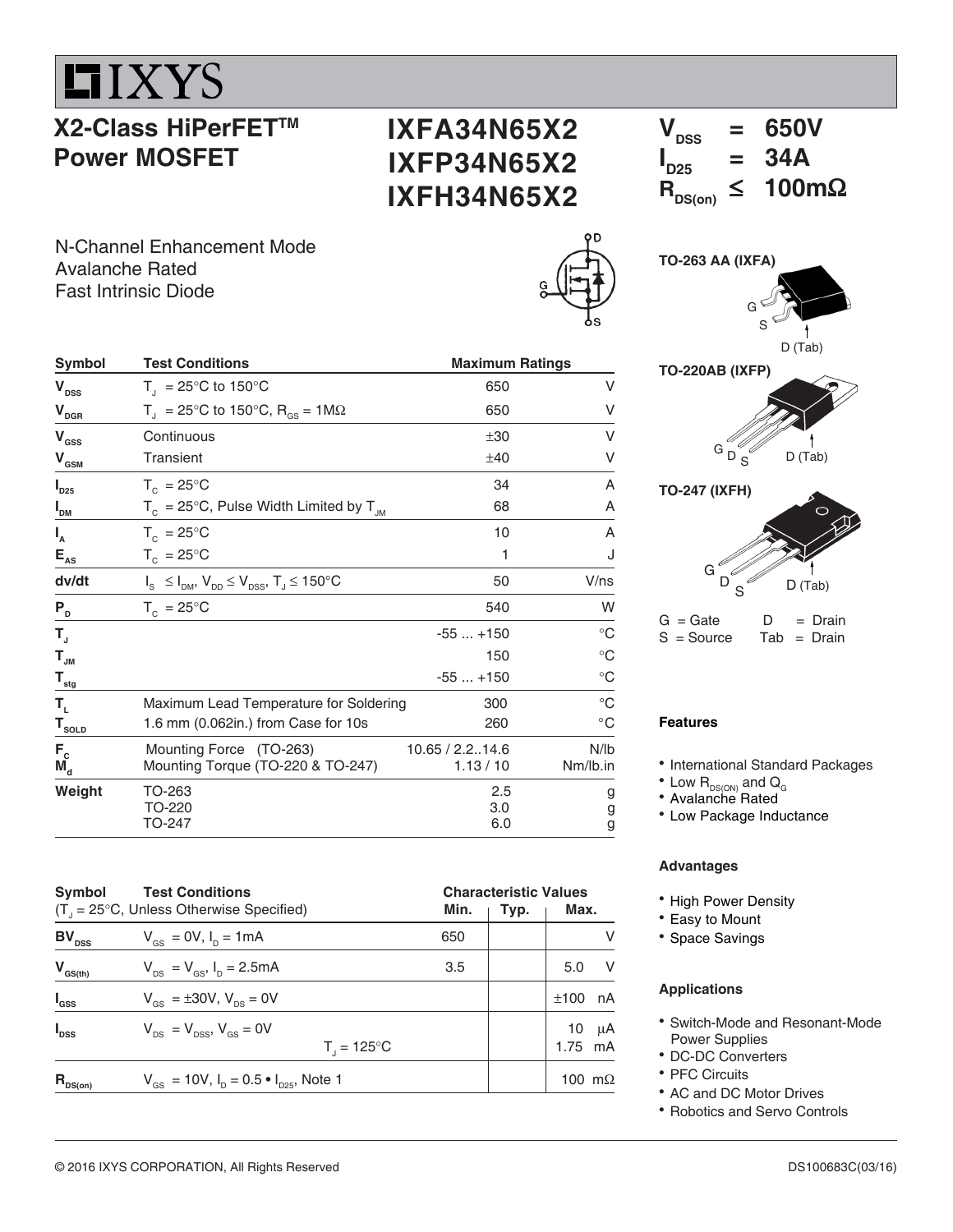| <b>Symbol</b>                                          | <b>Test Conditions</b>                                                                                         | <b>Characteristic Values</b> |      |               |  |
|--------------------------------------------------------|----------------------------------------------------------------------------------------------------------------|------------------------------|------|---------------|--|
|                                                        | $(T_{\text{I}} = 25^{\circ}C$ , Unless Otherwise Specified)                                                    | Min.                         | Typ. | Max           |  |
| $g_{\rm fs}$                                           | $V_{\text{ps}}$ = 10V, $I_{\text{p}}$ = 0.5 $\bullet$ $I_{\text{ps}}$ , Note 1                                 | 12                           | 20   | S             |  |
| $R_{\text{Gi}}$                                        | Gate Input Resistance                                                                                          |                              | 0.8  | Ω             |  |
| $C_{\text{iss}}$                                       |                                                                                                                |                              | 3230 | рF            |  |
| $\mathbf{C}_{_{\mathrm{oss}}}$                         | $V_{\text{gs}} = 0V$ , $V_{\text{ps}} = 25V$ , f = 1MHz                                                        |                              | 2000 | рF            |  |
| $C_{\rm rss}$                                          |                                                                                                                |                              | 2    | pF            |  |
|                                                        | <b>Effective Output Capacitance</b>                                                                            |                              |      |               |  |
| $\mathbf{C}_{_{\mathrm{o}\left( \mathrm{er}\right) }}$ | Energy related $\int V_{\text{gs}} = 0V$                                                                       |                              | 130  | pF            |  |
| $\mathbf{C}_{_{\mathrm{o(tr)}}}$                       | $\int V_{DS} = 0.8 \cdot V_{DSS}$<br>Time related                                                              |                              | 486  | pF            |  |
| $\mathbf{t}_{\mathsf{d}(on)}$                          |                                                                                                                |                              | 37   | ns            |  |
| t,                                                     | <b>Resistive Switching Times</b>                                                                               |                              | 60   | ns            |  |
| $\mathbf{t}_{\mathsf{d}(\mathsf{off})}$                | $V_{\text{gs}} = 10V$ , $V_{\text{DS}} = 0.5 \cdot V_{\text{DSS}}$ , $I_{\text{D}} = 0.5 \cdot I_{\text{D25}}$ |                              | 64   | ns            |  |
| $t_{f}$                                                | $R_{\alpha} = 10\Omega$ (External)                                                                             |                              | 30   | ns            |  |
| $\mathbf{Q}_{\text{g(on)}}$                            |                                                                                                                |                              | 56   | nС            |  |
| $Q_{gs}$                                               | $V_{\text{as}} = 10V, V_{\text{as}} = 0.5 \cdot V_{\text{DSS}}, I_{\text{b}} = 0.5 \cdot I_{\text{D25}}$       |                              | 19   | nС            |  |
| $\mathbf{Q}_{\underline{\mathrm{gd}}}$                 |                                                                                                                |                              | 18   | nС            |  |
| $\mathbf{R}_{\text{thJC}}$                             |                                                                                                                |                              |      | 0.23 °C/W     |  |
| $\mathsf{R}_{\text{thcs}}$                             | TO-220                                                                                                         |                              | 0.50 | $\degree$ C/W |  |
|                                                        | TO-247                                                                                                         |                              | 0.25 | °C/W          |  |

#### **Source-Drain Diode**

| <b>Symbol</b>                                             |                                                     | <b>Characteristic Values</b> |                    |     |               |
|-----------------------------------------------------------|-----------------------------------------------------|------------------------------|--------------------|-----|---------------|
|                                                           | $(T_{1} = 25^{\circ}C,$ Unless Otherwise Specified) | Min.                         | Typ.               | Max |               |
| $I_{s}$                                                   | $V_{\text{gs}} = 0V$                                |                              |                    | 34  | A             |
| $I_{\text{SM}}$                                           | Repetitive, pulse Width Limited by $T_{\mu}$        |                              |                    | 136 | A             |
| $\mathbf{V}_{\text{SD}}$                                  | $IF = Is$ , $Vgs = 0V$ , Note 1                     |                              |                    | 1.4 | V             |
| $t_{rr}$<br>$\mathbf{Q}_{_{\mathsf{RM}}}$<br>$I_{\rm RM}$ | $I_{F} = 17A$ , -di/dt = 100A/µs<br>$V_p = 100V$    |                              | 164<br>1.2<br>14.4 |     | ns<br>μC<br>A |

Note 1. Pulse test,  $t \le 300\mu s$ , duty cycle,  $d \le 2\%$ .

IXYS Reserves the Right to Change Limits, Test Conditions, and Dimensions.

| IXYS MOSFETs and IGBTs are covered                                                                |  | 4.835.592  4.931.844  5.049.961  5.237.481 | 6.162.665                                               | 6.404.065B1 | 6.683.344                             | 6.727.585 | 7.005.734B2 7.157.338B2 |  |
|---------------------------------------------------------------------------------------------------|--|--------------------------------------------|---------------------------------------------------------|-------------|---------------------------------------|-----------|-------------------------|--|
| by one or more of the following U.S. patents: 4,860,072 5,017,508 5,063,307 5,381,025 6,259,123B1 |  |                                            |                                                         | 6.534.343   | 6.710.405B2 6.759.692 7.063.975B2     |           |                         |  |
|                                                                                                   |  |                                            | 4.881.106  5.034.796  5.187.117  5.486.715  6.306.728B1 | 6.583.505   | 6.710.463    6.771.478B2    7.071.537 |           |                         |  |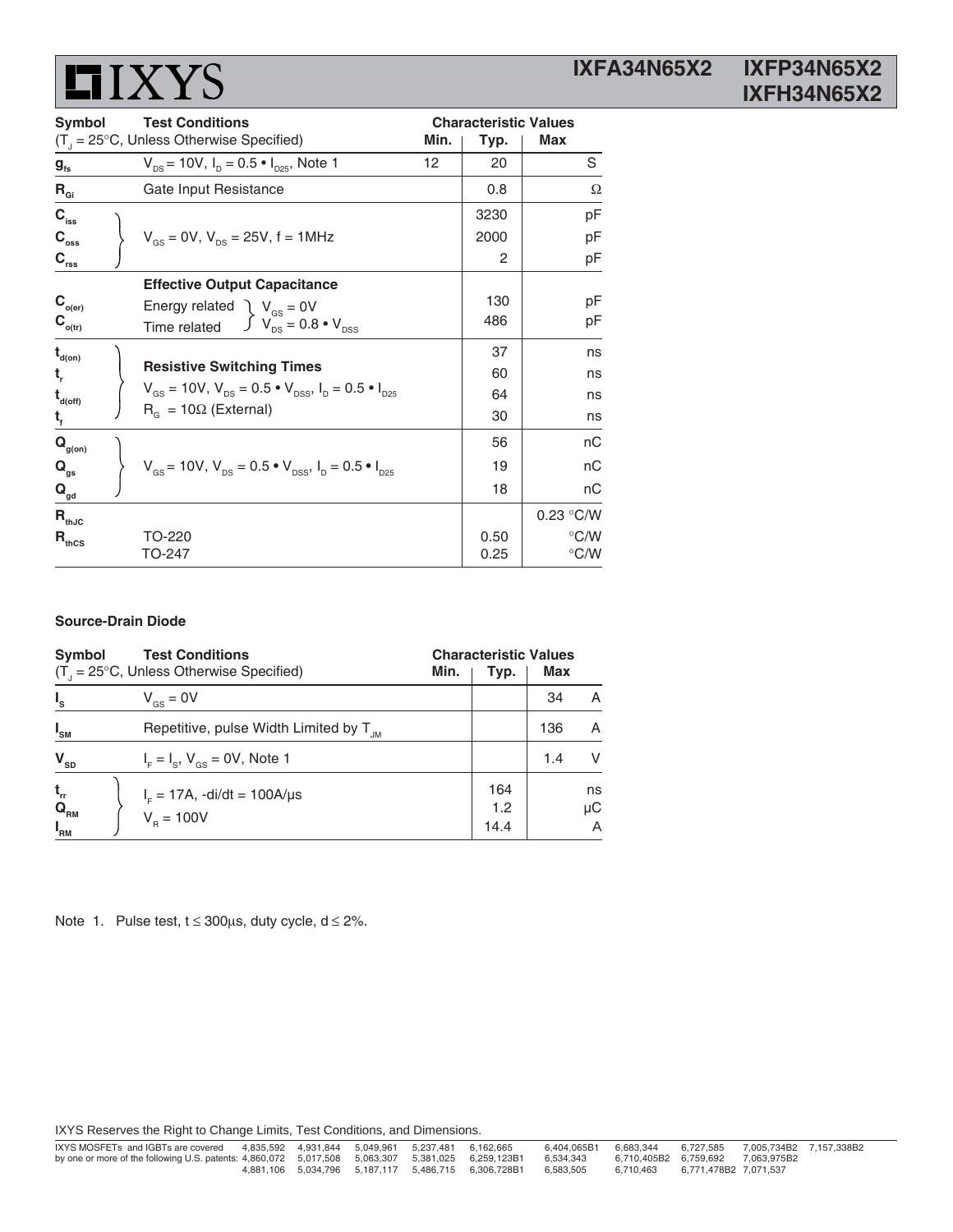





Fig. 2. Extended Output Characteristics @ T<sub>J</sub> = 25°C



Fig. 3. Output Characteristics @ T<sub>J</sub> = 125°C









Fig. 4. R<sub>DS(on)</sub> Normalized to  $I_D$  = 17A Value vs. **Junction Temperature**





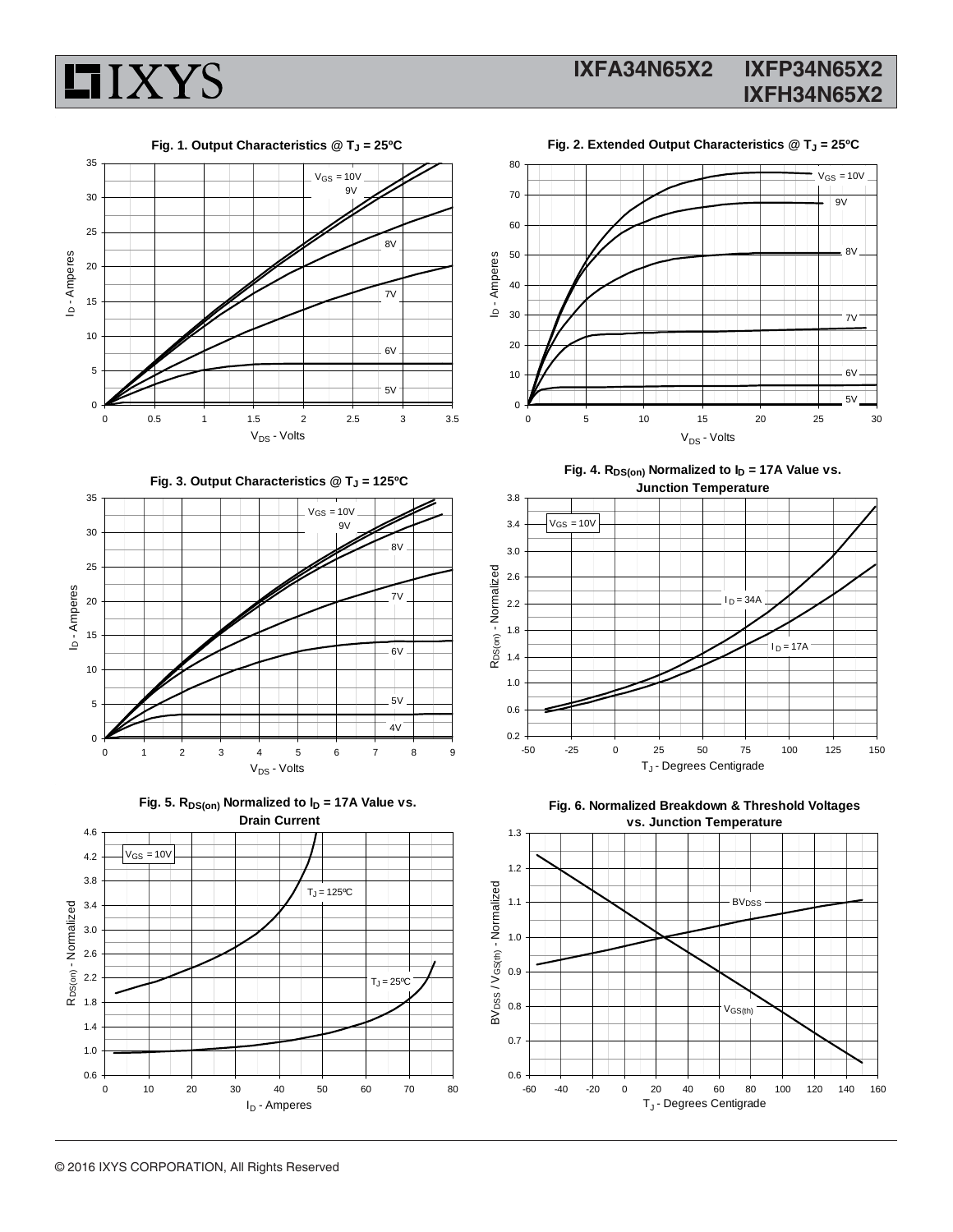

### **IXFA34N65X2 IXFP34N65X2 IXFH34N65X2**

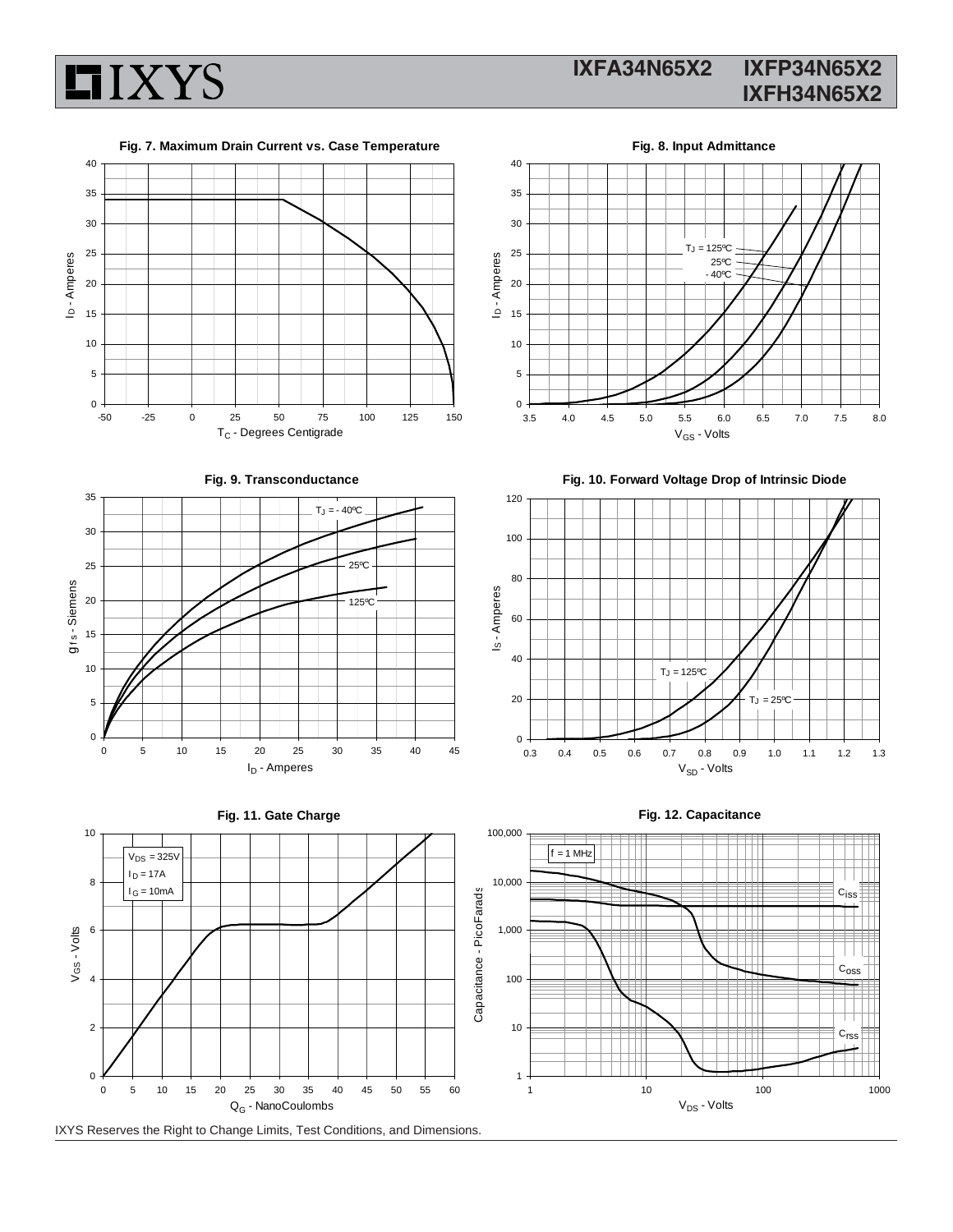